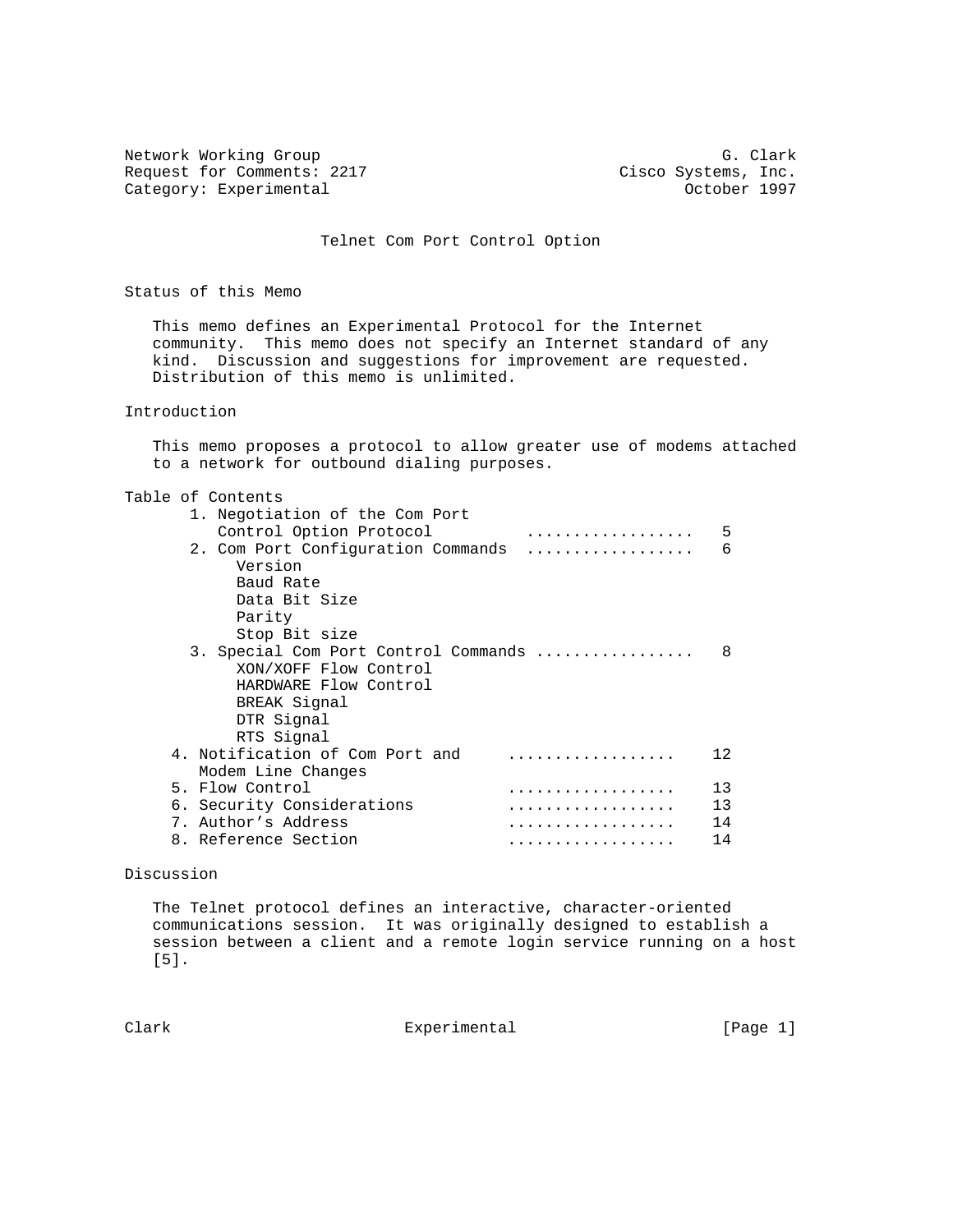Many new business functions require a person to connect to remote services to retrieve or deposit information. By in large, these remote services are accessed via an async dial up connection. This new class of functions include:

- dial up connections to the Internet
- connecting to bulletin boards
- connecting to internal and external databases
- sending and receiving faxes.

 The general nature of this new class of function requires an interactive, character-oriented communications session via an async modem. This is typically known as outbound modem dialing.

 To help defer the cost of installing and maintaining additional phone lines which may be used very little per person, many equipment manufacturers have added the ability to establish a Telnet session directly to the outbound ports on many of the most popular access servers and routers, here after referred to as access servers.

 However, the current Telnet protocol definitions are not sufficient to fully support this new use. There are three new areas of functionality which need to be added to the Telnet protocol to successfully support the needs of outbound modem dialing. These are:

- The ability for the client to send com port configuration information to the access server which is connected to the outbound modem. This is needed to ensure the data being transmitted and received by the modem is formatted correctly at the byte level.
- The ability for the access server to inform the client of any modem line or signal changes such as RLSD changes (carrier detect). This information is vital, since many client software packages use this information to determine if a session with the remote service has been established. RLSD changes are also used for signaling in Class I faxing [6].
- The ability to manage flow control between the client and the access server which does not interfere with the flow control mechanisms used by the session between the client and the remote service. Unfortunately RFC 1372 "Telnet Remote Flow Control Option" [2] can not be used for this purpose because it relies on sending XON/XOFF style characters which maybe transmitted or received as a normal course of the client / remote service session.

Clark **Experimental** Experimental [Page 2]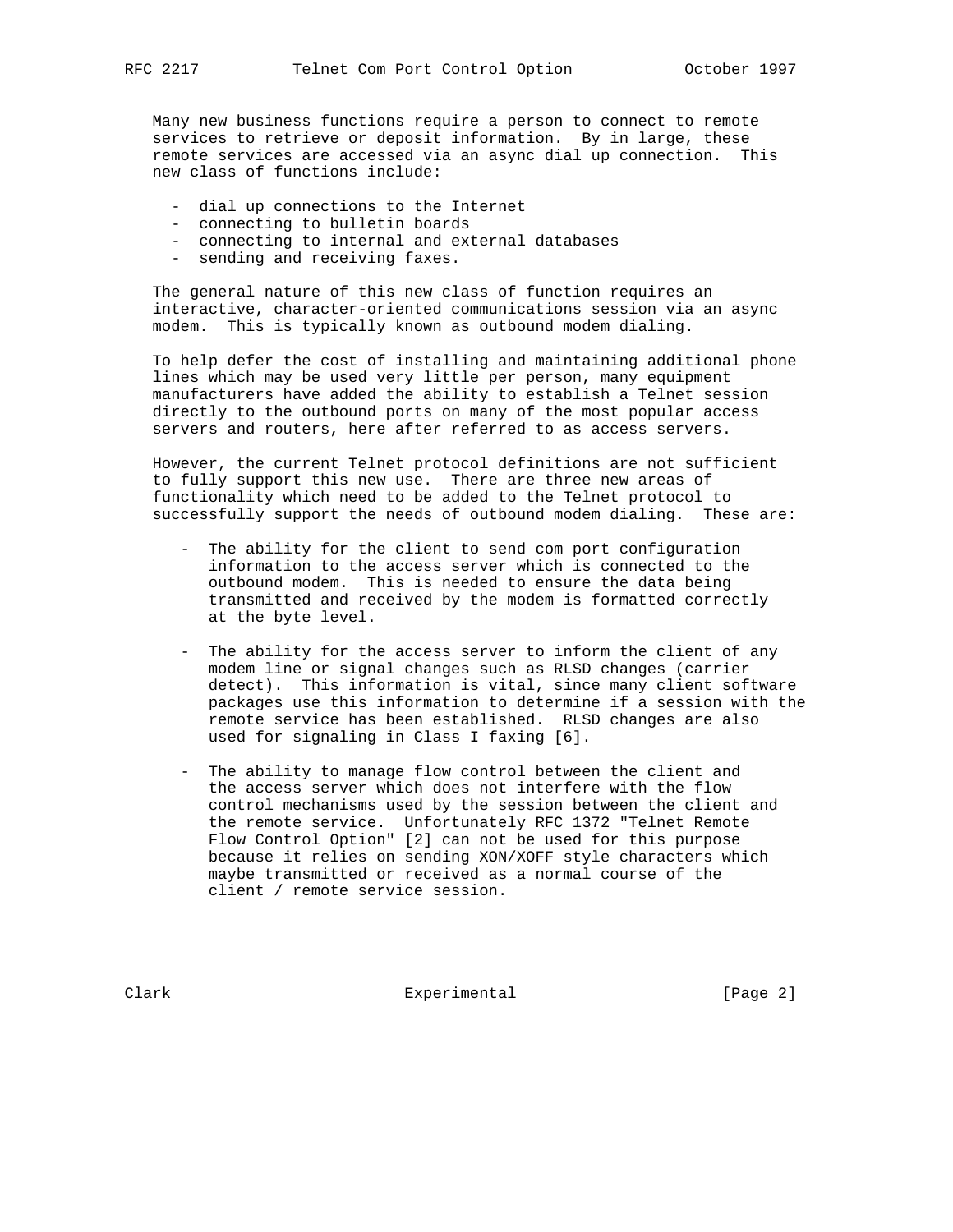Though this discussion has focused on outbound modem dialing as the primary use of this protocol, the protocol can also be used for any serial device attached to an access server. Such devices could be:

- serial printers
- plotters
- monitoring devices such as pipe line monitors or medical monitors
- general office equipment such as photo-copiers and cash registers

Definition of Terms

 Access Server - Any network device which accepts Telnet sessions and passes the data received to a com port, and passes data received from the com port to the client via the Telnet session.

- Baud Rate For the purposes of this document, baud rate will mean the communications of data in bits per second.
- Client Any network device which initiates a Telnet session to an access server.
- Outbound Transmission of data from the modem attached to the access server to a remote service.
- Inbound Transmission of data from the remote service to the modem attached to the access server.
- Remove Service Any service which accepts dial-up connections, including fax machines.

Clark **Experimental** Experimental [Page 3]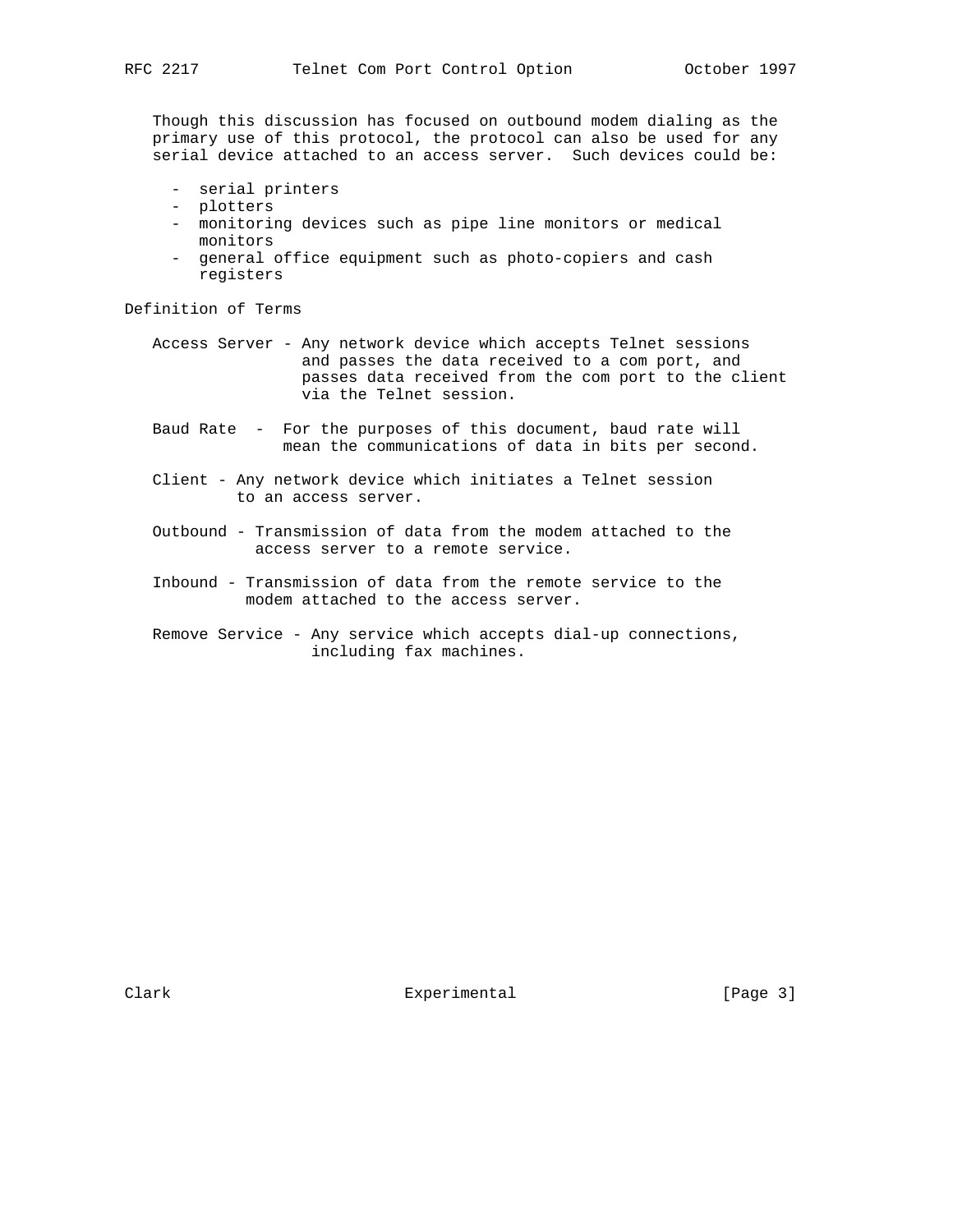Illustration



Clark Experimental [Page 4]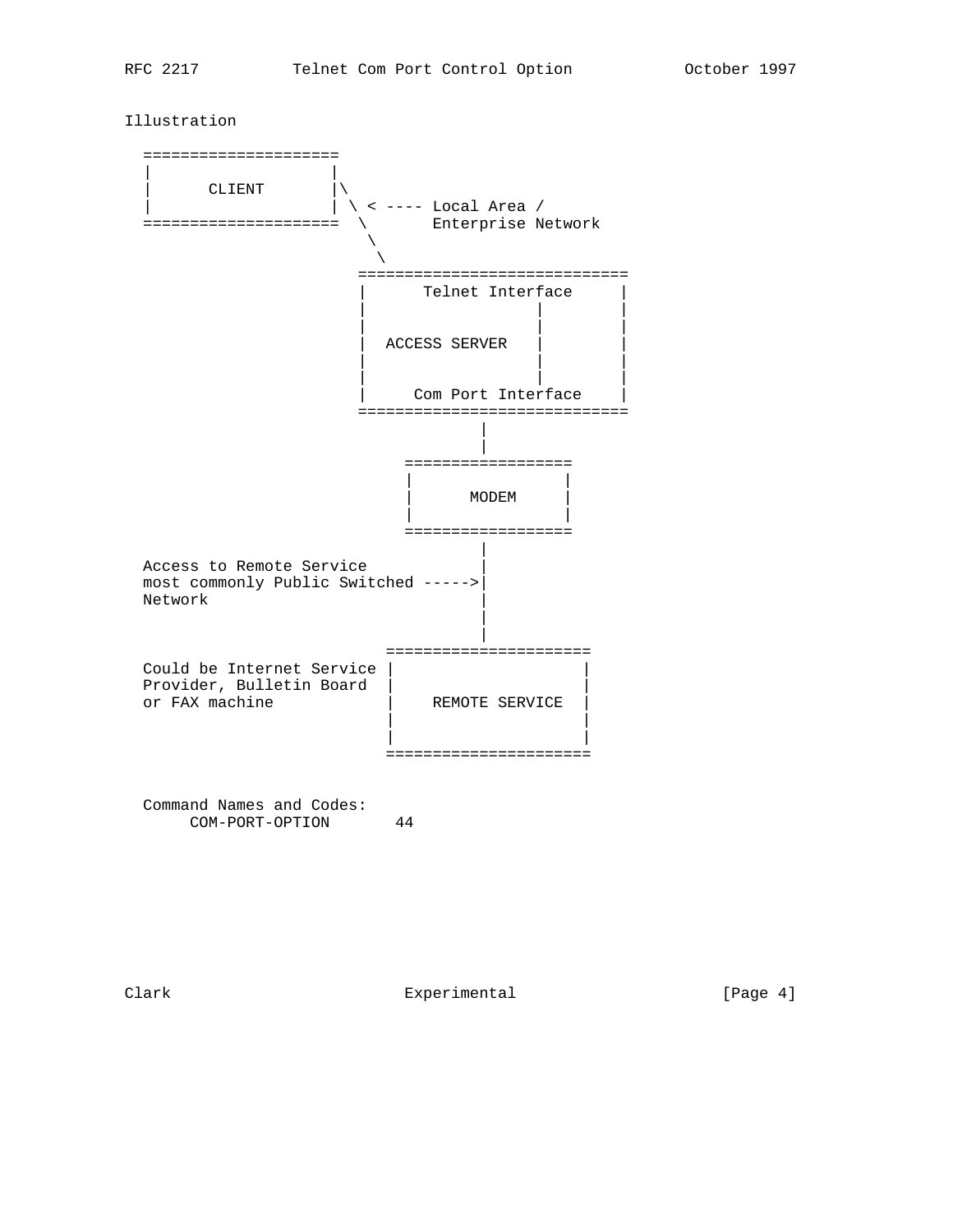| Client to Access Server   | Access Server to Client |
|---------------------------|-------------------------|
| text                      | text                    |
|                           | 101                     |
| 2                         | 102                     |
| 3                         | 103                     |
| 4                         | 104                     |
| 5                         | 105                     |
| 6                         | 106                     |
| 7                         | 107                     |
| 8                         | 108                     |
| 9                         | 109                     |
| 10                        | 110                     |
| 11<br>SET-MODEMSTATE-MASK | 111                     |
| 12                        | 112                     |
|                           |                         |

 Discussion: As initially proposed, com port configuration commands are only sent from the client to the access server. There is no current vision that the access server would initiate the use of a com port configuration command, only the notify commands. However, to allow for access server initiated com port configurations different command values have been established.

1. Negotiation of the Com Port Control Option Protocol

 The negotiation of the com port control option protocol uses the standard Telnet negotiation protocol mechanism:

 IAC WILL COM-PORT-OPTION The sender of this command is willing to send com port control option commands. IAC WONT COM-PORT-OPTION The sender of this command refuses to send com port control option commands. IAC DO COM-PORT-OPTION The sender of this command is willing to accept com port control option commands. IAC DONT COM-PORT-OPTION The sender of this command refuses to accept com port control options commands.

 Typically a client will use WILL and WONT, while an access server will use DO and DONT.

Clark **Experimental** Experimental [Page 5]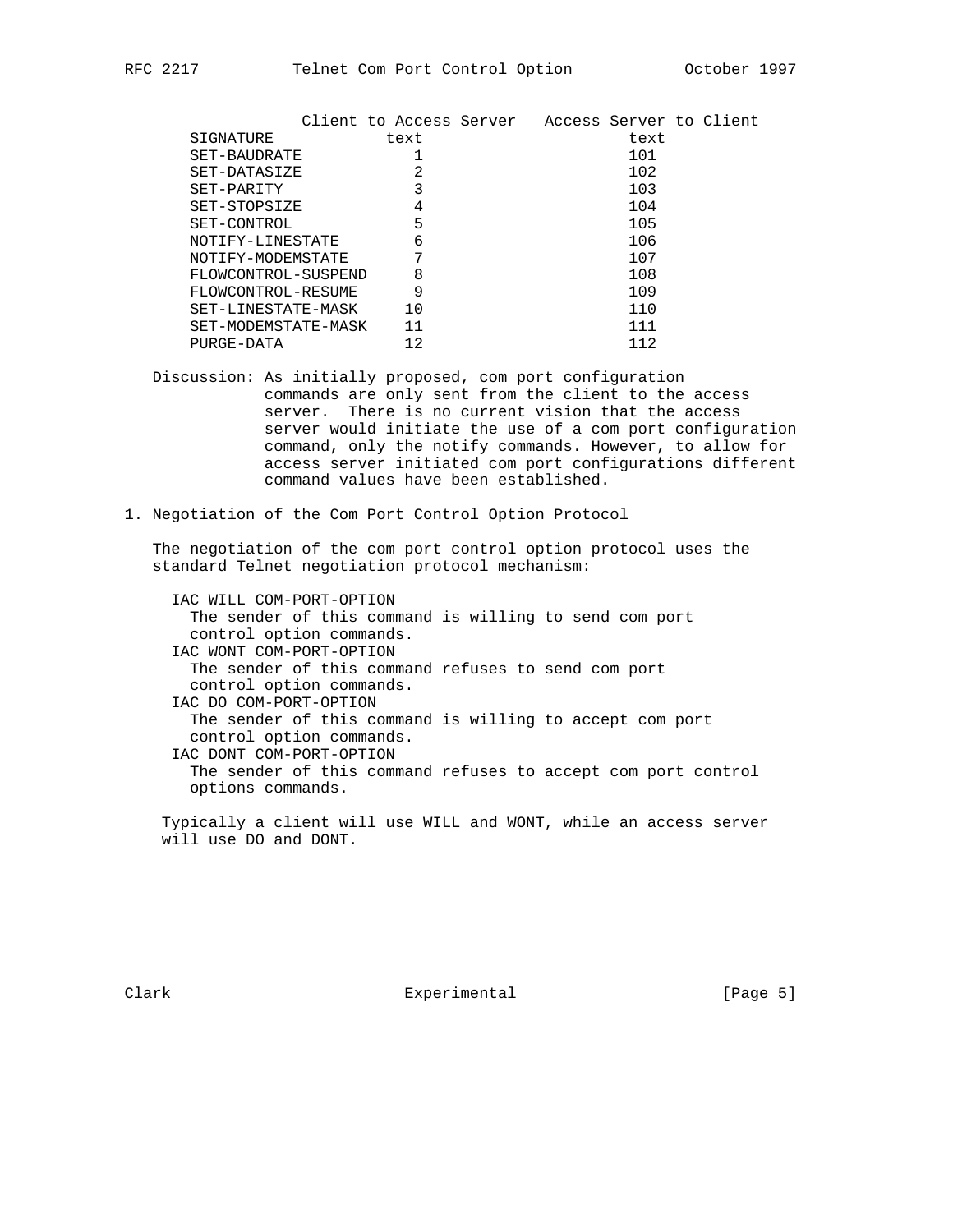## 2. Com Port Configuration Commands

 Once DO and WILL have been negotiated, the client may send any of the following commands. The client can send these commands at any time and multiple times throughout the Telnet session. Each command transmitted from the client to the access server must be acknowledged once the command has been processed by the access server. This confirmation informs the client of the value set at the access server after the processing of the command. This acknowledgment is not used to acknowledge the receipt of the command, which is handled at the TCP protocol layer. Its purpose is to inform the client of the value in use, which may be different than the value requested in the client's command. For example, the client may request a baud rate higher than the access service can provide. If an acknowledgment is not received by the client within a reasonable time (such as twice the delay acknowledgment timer), the client may wish to resend the command or terminate the session.

 Though the commands may be sent from the client to the access server in any sequence, there are sequences which may result in invalid configurations for the com port (for example: EVEN parity is only valid if the data size is set to less than 8 bits). Thus it is recommended that commands be issued in the following sequence:

- 1. SET-BAUDRATE
- 2. SET-DATASIZE
- 3. SET-PARITY
- 4. SET-STOPSIZE
- IAC SB COM-PORT-OPTION SIGNATURE <text> IAC SE

 This command may be sent by either the client or the access server to exchange signature information. If the command is sent without <text> it is a request from the sender to receive the signature text of the receiver. The text may be a combination of any characters. There is no structure to the <text> field. It may contain manufacturer information, version number information, or any other information desired. If an IAC character appears in the text it must be translated to IAC-IAC to avoid conflict with the IAC which terminates the command.

 IAC SB COM-PORT-OPTION SET-BAUD <value(4)> IAC SE This command is sent by the client to the access server to set the baud rate of the com port. The value is four octets (4 bytes). The value is represented in network standard format. The value is the baud rate being requested. A special case is the value 0. If the value is zero the client is requesting the current baud rate of the com port on the access server.

Clark Experimental Experimental [Page 6]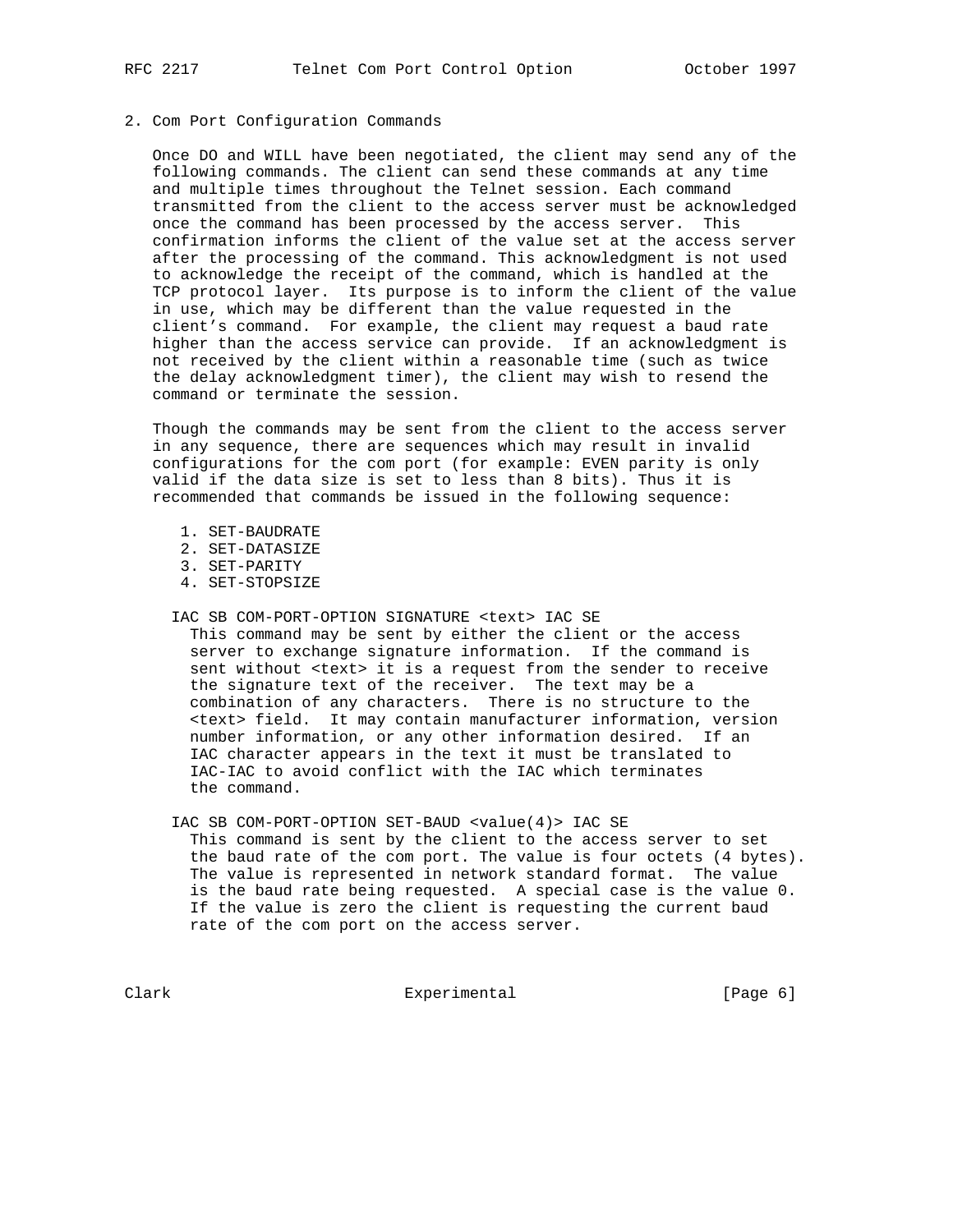Discussion: Though baud rates used today form a very sparse space, and the initial version of the option used an index based baud rate table, after much discussion with a number of groups it has been determined that the actual baud rate should be used. There are two main reasons. 1) It limits the number of updates to the option as faster baud rates come into use, 2) It provides the greatest amount of flexibility in the selection of the baud rates.

 IAC SB COM-PORT-OPTION SET-DATASIZE <value> IAC SE This command is sent by the client to the access server to set the data bit size. The command can also be sent to query the current data bit size. The value is one octet (byte). The value is an index into the following value table:

| Value     | Data Bit Size                 |
|-----------|-------------------------------|
|           | Request Current Data Bit Size |
|           | Available for Future Use      |
| 2         | Available for Future Use      |
| 3         | Available for Future Use      |
| 4         | Available for Future Use      |
| 5         | 5                             |
| 6         | 6                             |
| 7         |                               |
| 8         | 8                             |
| $9 - 127$ | Available for Future Use      |

 Discussion: There are only eight possible values for the data bit size, only four have ever been used historically and only two are commonly used today. The use of the command-value format is recommended to preserve consistency with other commands. It also reduces the number of commands defined in the protocol, and allows for future expansion.

 IAC SB COM-PORT-OPTION SET-PARITY <value> IAC SE This command is sent by the client to the access server to set the parity. The command can also be sent to query the current parity. The value is one octet (byte). The value is an index into the following value table:

| Value | Parity [1]                |
|-------|---------------------------|
|       | Request Current Data Size |
|       | NONE                      |
|       | ODD                       |
|       | EVEN                      |
|       | MARK                      |

Clark **Experimental** Experimental [Page 7]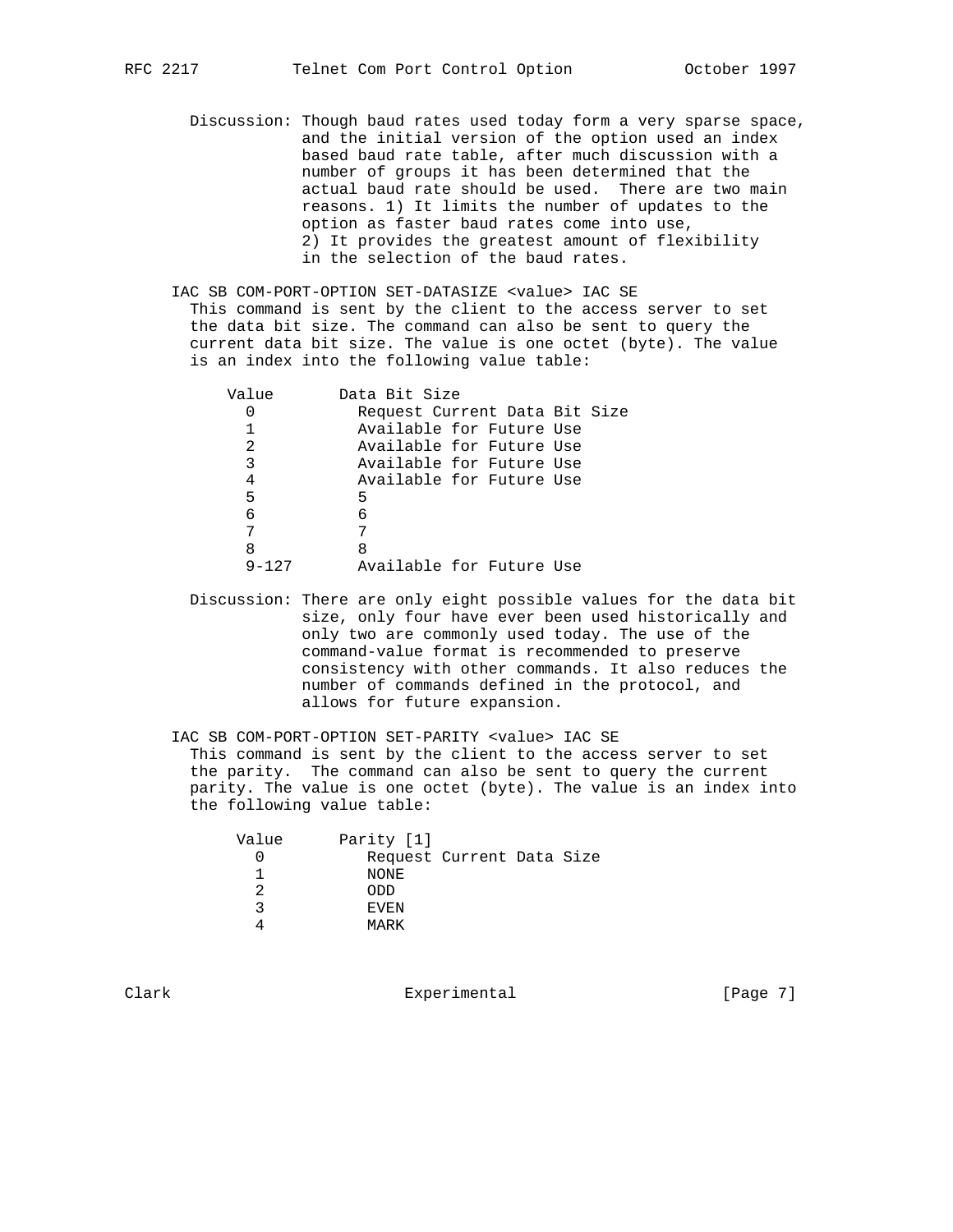5 SPACE<br>6-127 Availa

Available for Future Use

- Discussion: There are only five possible values for parity commonly used today. The use of the command-value format is recommended to preserve consistency with other commands.
- IAC SB COM-PORT-OPTION SET-STOPSIZE <value> IAC SE This command is sent by the client to the access server to set the number of stop bits. The command can also be sent to query the current stop bit size. The value is one octet (byte). The value is an index into the following value table:

| Value     | Stop Bit Size             |
|-----------|---------------------------|
|           | Request Current Data Size |
|           |                           |
|           |                           |
|           | 1.5                       |
| $4 - 127$ | Available for Future Use  |

 Discussion: Stop bit 1.5 is supported by most com port hardware only if data size is set to 5 bits. It is not commonly used.

3. Special Com Port Control Commands

 The client can send this command to the access server at any time and multiple times throughout the Telnet session. Each command transmitted from the client to the access server is acknowledged with a confirmation of the command and the actual value set. The client should expect a response within a reasonable time (such as twice the delay acknowledgment timer). The client may wish to resend any command which is not acknowledged or terminate the session.

IAC SB COM-PORT-OPTION SET-CONTROL <value> IAC SE

 This command is sent by the client to the access server to set special com port options. The command can also be sent to query the current option value. The value is one octet (byte). The value is an index into the following value table:

| Value         | Control Commands                          |
|---------------|-------------------------------------------|
|               | Request Com Port Flow Control Setting     |
|               | (outbound/both)                           |
|               | Use No Flow Control (outbound/both)       |
| $\mathcal{P}$ | Use XON/XOFF Flow Control (outbound/both) |
|               | Use HARDWARE Flow Control (outbound/both) |

Clark **Experimental** Experimental [Page 8]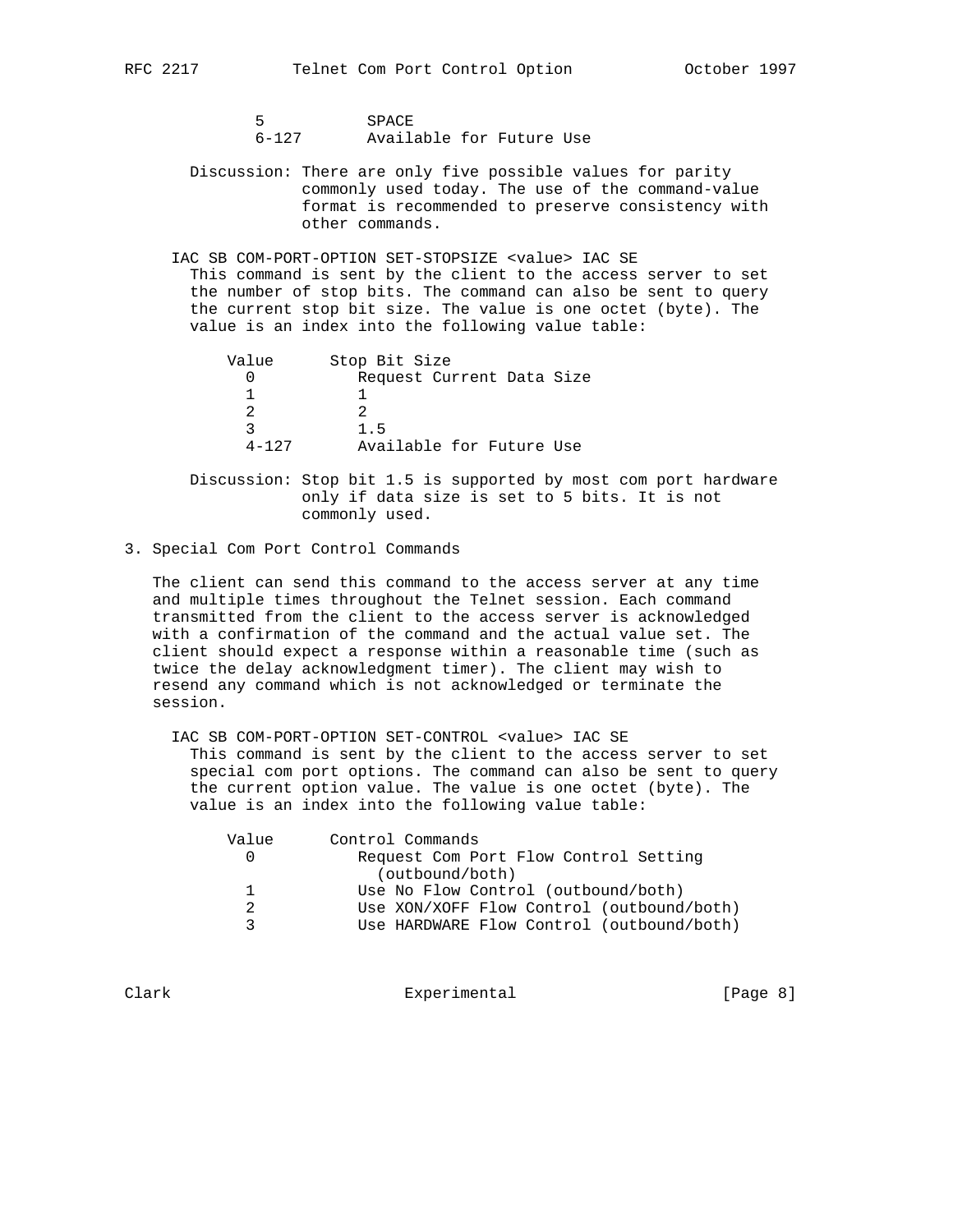| 4          | Request BREAK State                             |
|------------|-------------------------------------------------|
| 5          | Set BREAK State ON                              |
| 6          | Set BREAK State OFF                             |
| 7          | Request DTR Signal State                        |
| 8          | Set DTR Signal State ON                         |
| 9          | Set DTR Signal State OFF                        |
| 10         | Request RTS Signal State                        |
| 11         | Set RTS Signal State ON                         |
| 12         | Set RTS Signal State OFF                        |
| 13         | Request Com Port Flow Control Setting (inbound) |
| 14         | Use No Flow Control (inbound)                   |
| 15         | Use XON/XOFF Flow Control (inbound)             |
| 16         | Use HARDWARE Flow Control (inbound)             |
| 17         | Use DCD Flow Control (outbound/both)            |
| 18         | Use DTR Flow Control (inbound)                  |
| 19         | Use DSR Flow Control (outbound/both)            |
| $20 - 127$ | Available for Future Use                        |
|            |                                                 |

- Discussion: Flow control options were divided into inbound and outbound to take full advantage of existing programming interfaces and access server capabilities.
- Discussion: The outbound values should set flow control for both outbound and inbound. If inbound is to be, or can be, set separately it should be done after the setting of the outbound value.
- Discussion: If the access server is not able to set inbound flow control differently from the outbound flow control, it should ignore the inbound flow control commands and set the flow control option based on the outbound flow control commands only.
- IAC SB COM-PORT-OPTION SET-LINESTATE-MASK <value> IAC SE This command is sent by the client to the access server to set a bit mask for the sending of the NOTIFY-LINESTATE option (see section 4). When the LINESTATE changes on the access server, the access server will "AND" the new LINESTATE with the LINESTATE- MASK. If the result is not zero, the access server will send the result of the "AND" as the value in a NOTIFY-LINESTATE com port option. If more than one bit satisfies the LINESTATE-MASK, only one NOTIFY-LINESTATE, with all the satisfying bits, will be sent to the client. The SET-LINESTATE-MASK may be any combination of bits as listed below. These are the same bit values used in the NOTIFY-LINESTATE option. The SET-LINESTATE-MASK values are based on the most popular UART (com port control chip) in use [1].

Clark Experimental Experimental [Page 9]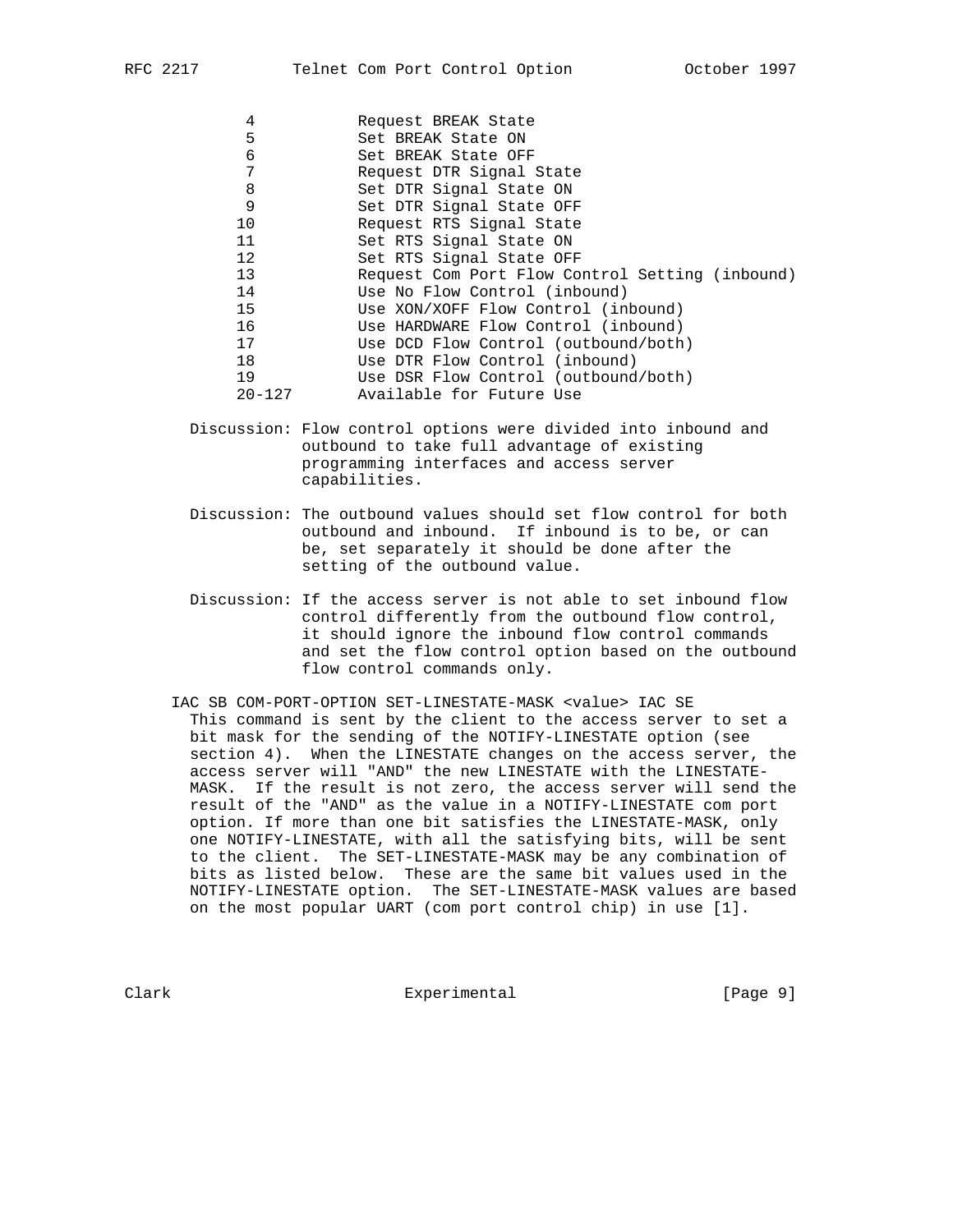| Bit Position | Value | Meaning                         |
|--------------|-------|---------------------------------|
|              | 128   | Time-out Error                  |
| 6            | 64    | Transfer Shift Register Empty   |
| 5            | 32    | Transfer Holding Register Empty |
| 4            | 16    | Break-detect Error              |
|              | 8     | Framing Error                   |
|              | 4     | Parity Error                    |
|              |       | Overrun Error                   |
|              |       | Data Ready                      |
|              |       |                                 |

- Discussion: The SET-LINESTATE-MASK value of 0 will prevent the access server from sending NOTIFY-LINESTATE options to the client.
- Discussion: The SET-LINESTATE-MASK value of 255 will allow the access server to send a NOTIFY-LINESTATE option to the client each time the LINESTATE changes on the access server.

Discussion: The initial LINESTATE-MASK at the access server is 0.

- Discussion: The client does not have to send a new SET-LINESTATE-MASK after receiving a NOTIFY- LINESTATE. The LINESTATE-MASK on the access server is retained until set by the client or reset at the start of a new Telnet session.
- IAC SB COM-PORT-OPTION SET-MODEMSTATE-MASK <value> IAC SE This command is sent by the client to the access server to set a bit mask for the sending of the NOTIFY-MODEMSTATE option (see section 4). When the MODEMSTATE changes on the access server, the access server will "AND" the new MODEMSTATE with the MODEMSTATE-MASK. If the result is not zero, the access server will send the result of the "AND" as the value in a NOTIFY- MODEMSTATE com port option. If more than one bit satisfies the MODEMSTATE-MASK, only one NOTIFY-MODEMSTATE, with all the satisfying bits, will be sent to the client. The SET- MODEMSTATE-MASK may be any combination of bits as listed below. These are the same bit values used in the NOTIFY-MODEMSTATE option. The SET-MODEMSTATE-MASK values are based on the most popular UART (com port control chip) in use [1].

Clark Experimental [Page 10]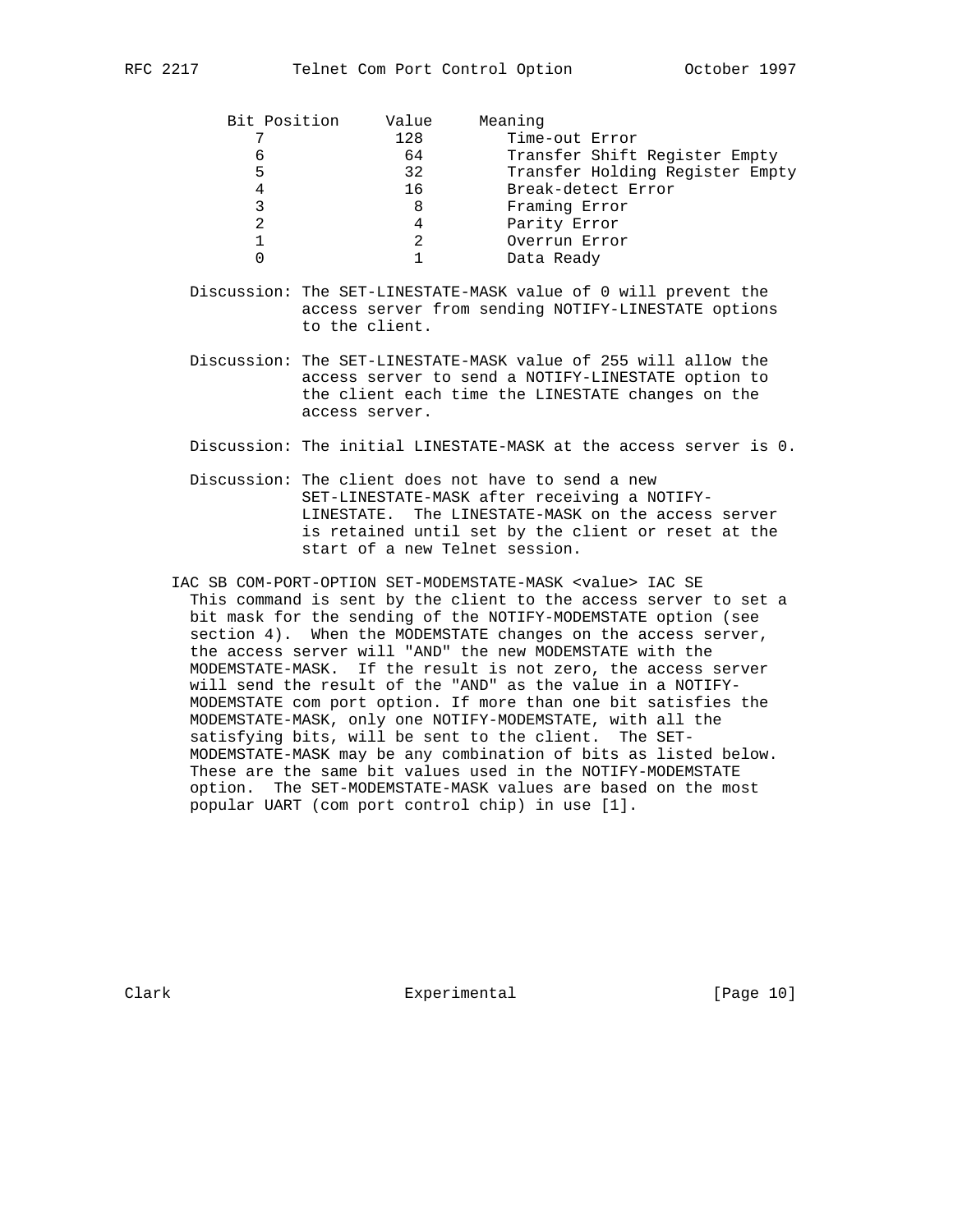| Bit Position | Value | Meaning                          |
|--------------|-------|----------------------------------|
|              | 128   | Receive Line Signal Detect       |
|              |       | (also known as Carrier Detect)   |
| 6            | 64    | Ring Indicator                   |
| 5            | 32    | Data-Set-Ready Signal State      |
| 4            | 16    | Clear-To-Send Signal State       |
|              | 8     | Delta Receive Line Signal Detect |
|              | 4     | Trailing-edge Ring Detector      |
|              | 2     | Delta Data-Set-Ready             |
|              |       | Delta Clear-To-Send              |

- Discussion: The SET-MODEMSTATE-MASK value of 0 will prevent the access server from sending NOTIFY-MODEMSTATE options to the client.
- Discussion: The SET-MODEMSTATE-MASK value of 255 will allow the access server to send a NOTIFY-MODEMSTATE option to the client each time the MODEMSTATE changes on the access server.
- Discussion: The initial MODEMSTATE-MASK at the access server is 255.
- Discussion: The client does not have to send a new SET-MODEMSTATE-MASK after receiving a NOTIFY- MODEMSTATE. The MODEMSTATE-MASK on the access server is retained until set by the client or reset at the start of a new Telnet session.

 IAC SB COM-PORT-OPTION PURGE-DATA <value> IAC SE This command is sent by the client to the access server to instruct the access server to immediately clear all data from the buffer or buffers referenced by the value. The value is one octet (byte). The value is an index into the following value table:

| Value        | Purge Data Buffer                          |
|--------------|--------------------------------------------|
|              | Available for Future Use                   |
| $\mathbf{1}$ | Purge access server receive data buffer    |
| 2            | Purge access server transmit data buffer   |
| २            | Purge both the access server receive data  |
|              | buffer and the access server transmit data |
|              | buffer                                     |
| $4 - 127$    | Available for Future Use                   |
|              |                                            |

Clark Experimental [Page 11]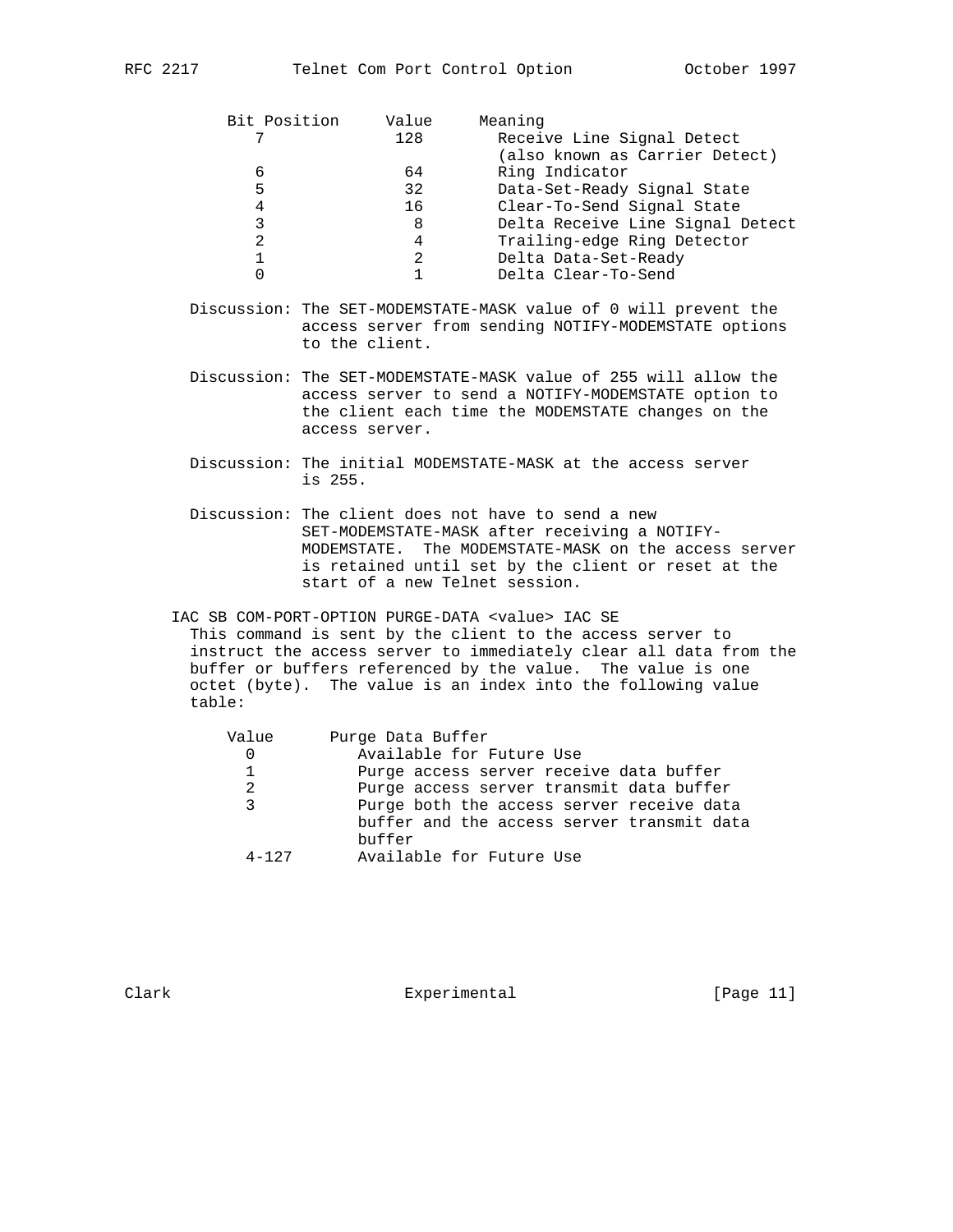4. Notification of Com port and Modem Line Changes

 The access server can send these commands to the client any time and multiple times throughout the Telnet session. The access server should send the appropriate command to the client as soon as the com port or modem line changes occurs. The client does not issue a response to these commands.

 IAC SB COM-PORT-OPTION NOTIFY-LINESTATE <value> IAC SE The value is one octet (byte). The value is a bit level composition made up from the value table below. Multiple bit values may be set in a single transmission. The values are based on the most popular UART (com port control chip) in use [1].

| Time-out Error<br>128<br>Transfer Shift Register Empty<br>64<br>6<br>5<br>32<br>Break-detect Error<br>16<br>4<br>Framing Error<br>8<br>Parity Error<br>4<br>Overrun Error<br>Data Ready | Bit Position | Value | Meaning                         |
|-----------------------------------------------------------------------------------------------------------------------------------------------------------------------------------------|--------------|-------|---------------------------------|
|                                                                                                                                                                                         |              |       |                                 |
|                                                                                                                                                                                         |              |       |                                 |
|                                                                                                                                                                                         |              |       | Transfer Holding Register Empty |
|                                                                                                                                                                                         |              |       |                                 |
|                                                                                                                                                                                         |              |       |                                 |
|                                                                                                                                                                                         |              |       |                                 |
|                                                                                                                                                                                         |              |       |                                 |
|                                                                                                                                                                                         |              |       |                                 |

 Discussion: The LINESTATE is the line state of the UART on the access server.

 IAC SB COM-PORT-OPTION NOTIFY-MODEMSTATE <value> IAC SE The value is one octet (byte). The value is a bit level composition made up from the value table below. Multiple bit values may be set in a single transmission. The values are based on the most popular UART (com port control chip) in use [1].

| Bit Position | Value | Meaning                          |
|--------------|-------|----------------------------------|
|              | 128   | Receive Line Signal Detect       |
|              |       | (also known as Carrier Detect)   |
| 6            | 64    | Ring Indicator                   |
| 5            | 32    | Data-Set-Ready Signal State      |
| 4            | 16    | Clear-To-Send Signal State       |
|              | 8     | Delta Receive Line Signal Detect |
| 2            | 4     | Trailing-edge Ring Detector      |
|              |       | Delta Data-Set-Ready             |
|              |       | Delta Clear-To-Send              |
|              |       |                                  |

Clark **Experimental** Experimental [Page 12]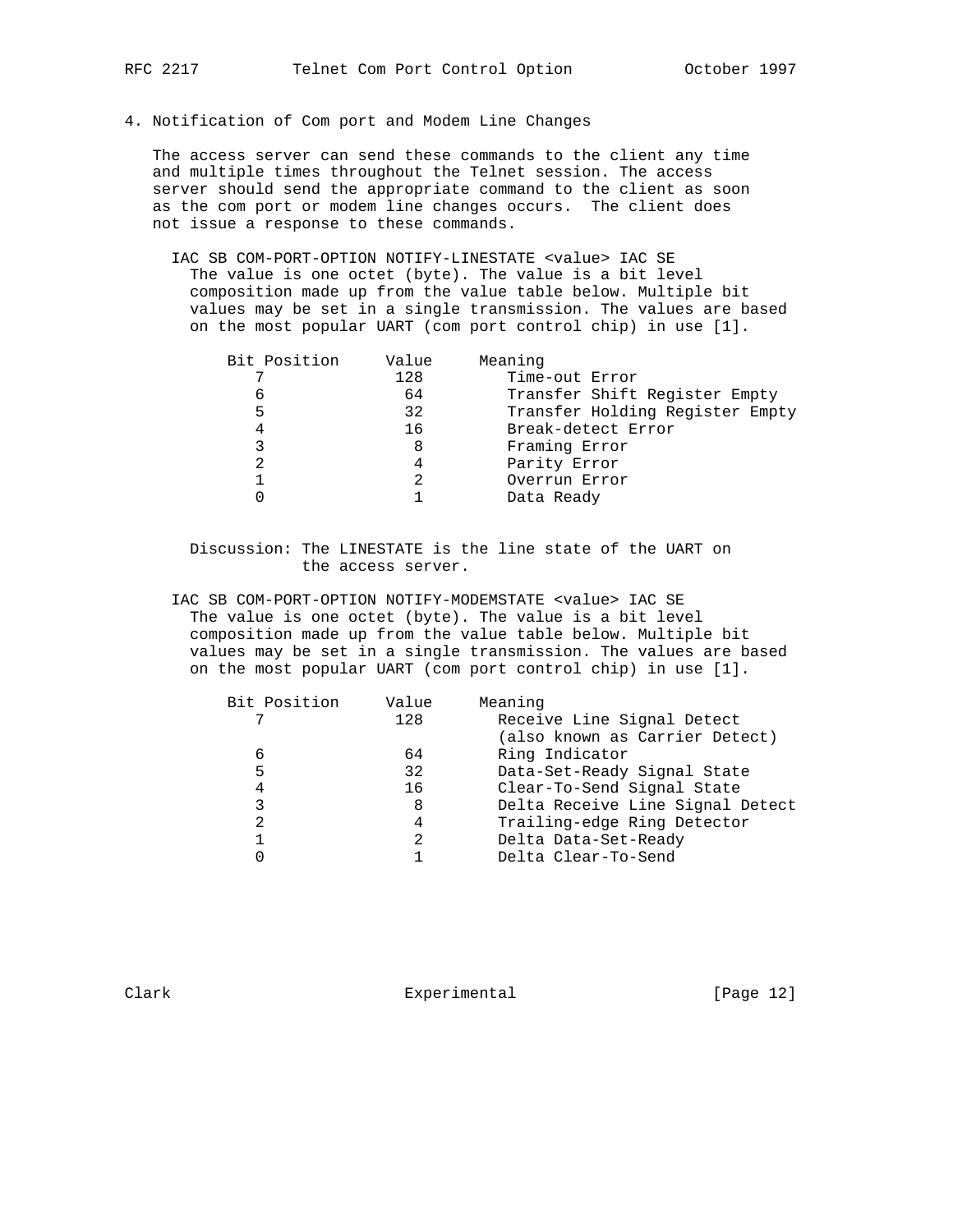5. Flow Control

 The client and/or access server can send these commands any time and multiple times throughout the Telnet session.

- IAC SB COM-PORT-OPTION FLOWCONTROL-SUSPEND IAC SE The sender of this command is requesting that the receiver suspend transmission of both data and commands until the FLOWCONTROL-RESUME is transmitted by the sender.
- IAC SB COM-PORT-OPTION FLOWCONTROL-RESUME IAC SE The sender of this command is requesting that the receiver resume transmission of both data and commands.
	- Discussion: Established Telnet sessions are initially in a resume state between the client and the access server and the access server and the client. There is no need to send the resume command during session initialization.
	- Discussion: Multiple concurrent suspend commands may be sent. Secondary suspend commands can be ignored. Transmission will resume with the sending of a single resume command.
	- Discussion: The flow control option is designed to handle client to access server flow control for the Telnet session. This option has been added in deference to RFC 1372: Telnet Remote Flow Control Option [2]. RFC 1372 uses a simple character XON/XOFF technology to implement flow control. This can lead to two problems. First, the flow control characters may be valid data values. Second, the flow control characters may be used for end to end flow control (client application to remote dial up service).
- 6. Security Considerations

There are two security issues to discuss; authentication and resetting resources.

 Authentication can follow either the Kerberos authentication protocol established in RFC 1411 [3] or the SPX authentication protocol established in RFC 1412 [4].

 Once the Telnet session between the client and the access server has been terminated, the access server should ensure the connection to the remote service is disconnected and the com port geometry (baud

Clark **Experimental** Experimental [Page 13]